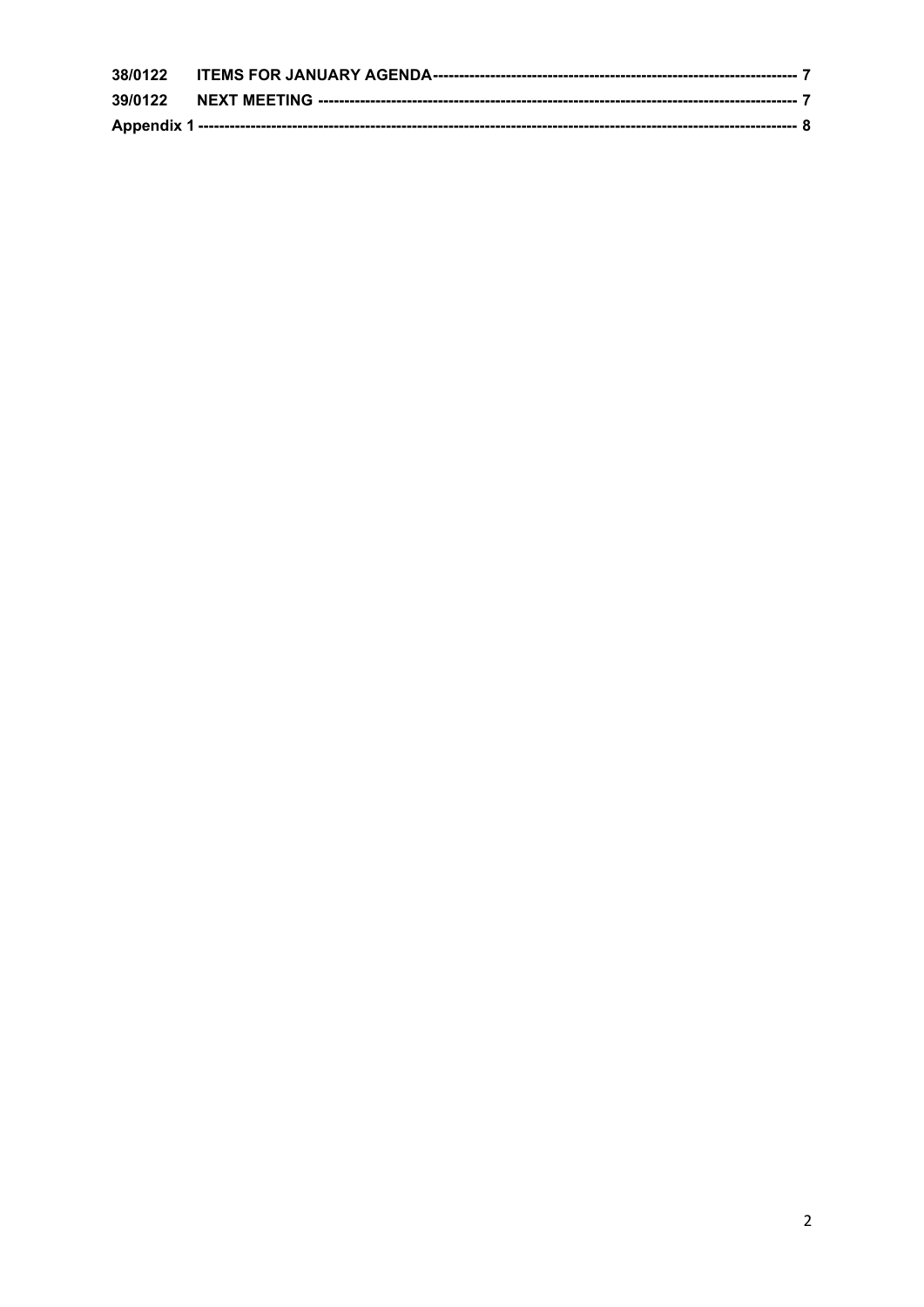# <span id="page-2-0"></span>**01/0122 APOLOGIES FOR ABSENCE**

Cllr Brougham – Holiday Cllr Hall – Holiday Cllr Strafford-Stephenson – District Councillor Cllr Foster – County Councillor

#### <span id="page-2-1"></span>**02/0122 VARIATION TO THE ORDER OF BUSINESS** No variations.

# <span id="page-2-2"></span>**03/0122 DECLARATION OF MEMBERS INTEREST**

Cllr Siddall – Agenda Item 18 – Carnival Committee Cllr Siddall – Agenda Item 15 – Church Treasurer Cllr McNeill – Agenda Item 18 – Carnival Committee Cllr Rushby – Agenda Item 15 – Church Warden Councillors remained in the meeting but will not take part in the discussions or any vote on this matter.

# <span id="page-2-3"></span>**04/0122 DISCLOSABLE PECUNIARY INTEREST**

None

## <span id="page-2-4"></span>**05/0122 CONFIDENTIAL ITEMS**

Agenda Item 21 – Village Hall Development Agenda Item 22 – Bye Laws review and deeds update.

## <span id="page-2-5"></span>**06/0122 PUBLIC SPEAKING**

No members of the public spoke during the meeting.

# <span id="page-2-6"></span>**07/0122 MINUTES OF THE PARISH COUNCIL MEETING ON 6 DECEMBER 2021**

**RESOLVED** Council approved the minutes of the Parish Council meeting held on 6 December 2021.

# <span id="page-2-7"></span>**08/0122 MATTERS ARISING FROM THE PREVIOUS MINUTES**  No matters arising

## <span id="page-2-8"></span>**09/0122 PLANNING APPLICATIONS FOR CONSULTATION**

- NED 21/01405/AGD Demolition of lean to and construction of steel portal frame building at Highbrook Far Lane, Barlow **RESOLVED** Clerk to contact NEDDC as the application is not on the planning portal to view.
- NED 21/01369/FLH Single storey side extension at Thimble Hall, Valley Road, Barlow **RESOLVED** No comments

# <span id="page-2-9"></span>**10/0122 PLANNING DECISIONS**

• NED 21/01284/FLH – Proposed detached outbuilding (Resubmission of 21/00095/FLH)(Amended Title) at Willow Cottage, Mill Lane, Barlow – *Conditionally Approved – 14 December 2021* **RESOLVED** Noted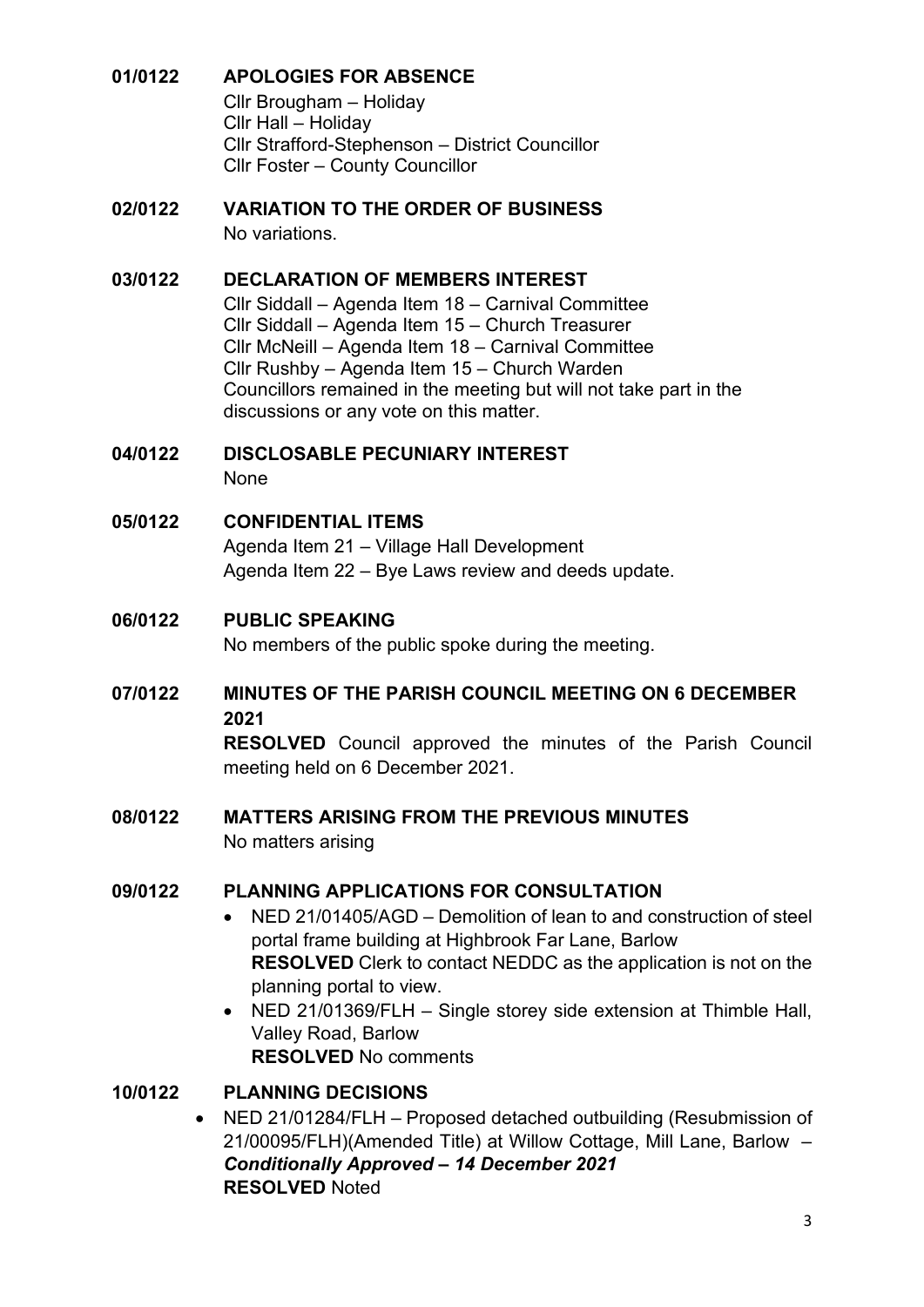## <span id="page-3-0"></span>**11/0122 ANY OTHER PLANNING MATTERS**

No other planning matters received.

## <span id="page-3-1"></span>**12/0122 DISTRICT COUNCILLOR REPORT**

Cllr Strafford-Stephenson was not in attendance at the meeting. Cllr Strafford-Stephenson did not have any updates since the last Parish meeting as it has been quiet over the festive period.

## <span id="page-3-2"></span>**13/0122 COUNTY COUNCILLOR REPORT**

Cllr Foster was not in attendance; Cllr Foster did not submit a report.

## <span id="page-3-3"></span>**14/1022 POLICE LIAISON OFFICER/CRIME REPORT**

Police liaison officer did not attend the meeting. Crime report for December 2021 1 x Vehicle Crime 1 x Other **RESOLVED** Noted

- <span id="page-3-4"></span>**15/0122 ADOPTION OF NEDDC LOCAL PLAN 2014-2034 RESOLVED** Noted
- <span id="page-3-5"></span>**16/0122 DALC DECEMBER NEWSLETTERS RESOLVED** Noted

## <span id="page-3-6"></span>**17/0122 NEIGHBOURHOOD WATCH GRANT APPLICATION**

Clerk submitted a grant application for 250 promotional leaflets, 20 NHW signs and 100 Bin Stickers total grant applied for £235.00. Awaiting decision on the grant application submitted. **RESOLVED** Noted

# <span id="page-3-7"></span>**18/0122 NEDDC – JUBILEE FUND RESOLVED** Working group established consisting of Cllr Siddall, McNeill, Booker and Carnival Committee members. The working group will report back to Full Council with ideas for approval.

- <span id="page-3-8"></span>**19/0122 NEDDC LEADERS BRIEFING DECEMBER 2021 RESOLVED** Noted
- <span id="page-3-9"></span>**20/0122 PARISH COUNCILLOR VACANCY**  Clerk reported that no applications had been received. **RESOLVED** Noted.
- <span id="page-3-10"></span>**21/0122 NEDDC – STANDARDS COMMITTEE VACANCY RESOLVED** Noted.

## <span id="page-3-11"></span>**22/0122 MODS LANE DMMO APPLICATION** Clerk reported that the case officer has competed their report into the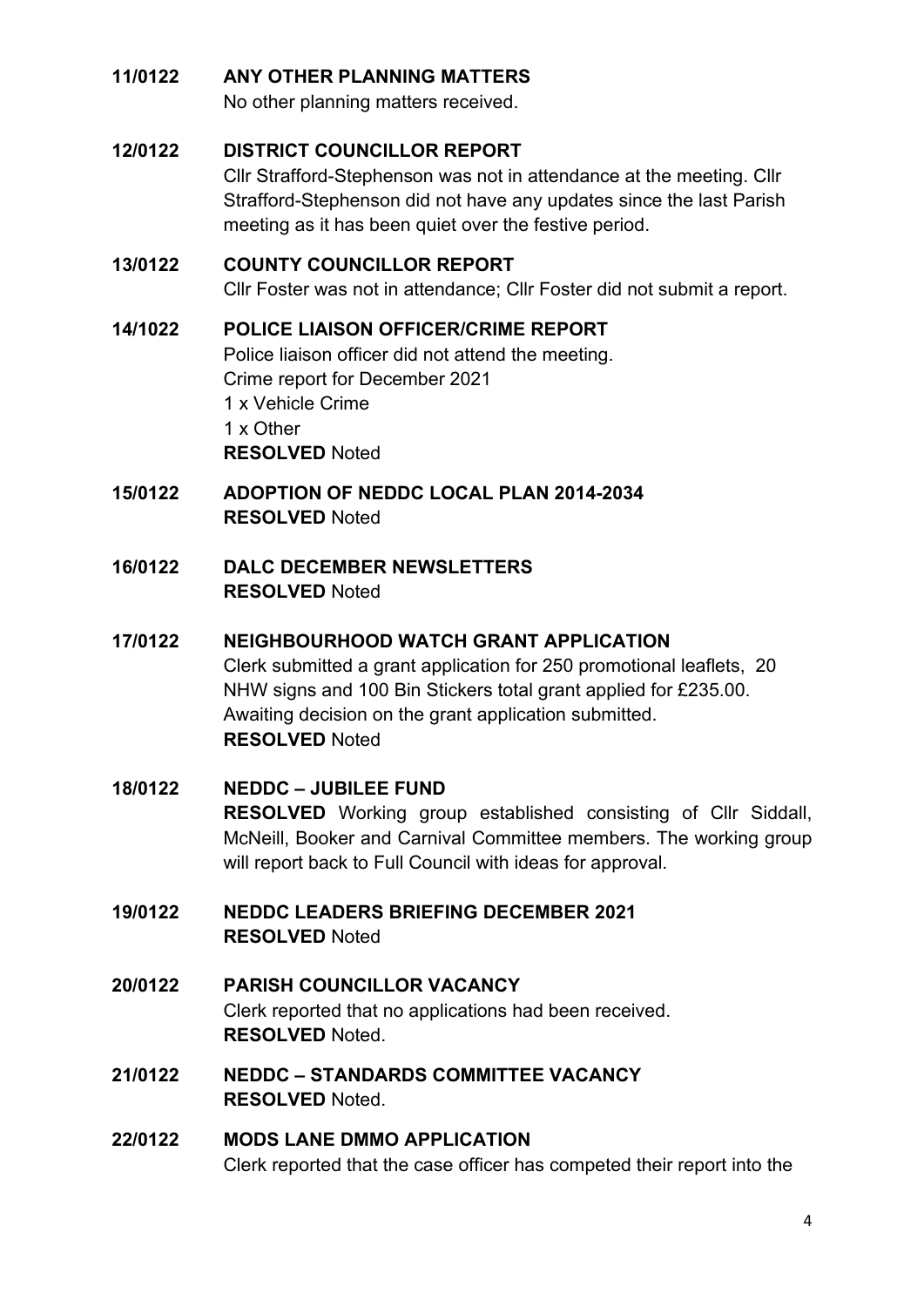matter. DCC are now waiting for the report to be signed off by the Director of Legal Services. **RESOLVED** Noted.

# <span id="page-4-0"></span>**23/0122 FINANCE REPORT RESOLVED** Approved the income and expenditure reports for January 2022 along with the December 2021 bank reconciliation. (Appendix 1).

### <span id="page-4-1"></span>**24/0122 MONTHLY INSPECTION REPORT**

Cllr Booker carried out the monthly inspection for December 2021. **RESOLVED** Noted.

#### <span id="page-4-2"></span>**25/0122 MONTHLY HALL INSPECTION REPORTS**

**RESOLVED** Cllr Siddall and McNeill to conduct the monthly hall inspection for January 2022.

#### <span id="page-4-3"></span>**26/0122 WEEKLY PLAYGROUND INSPECTIONS REPORT**

**RESOLVED** Week commencing 10 January – Cllr Booker

Week commencing 17 January – Cllr Herrmann Week commencing 24 January – Cllr McNeill

Week commencing 31 January – Cllr Siddall

Week commencing 7 February – Cllr Brougham

## <span id="page-4-4"></span>**27/0122 RUBBER MATTING FOR ENTRANCE TO RECREATIONAL GROUND**

Awaiting quote for rubber matting installation **RESOLVED** Noted.

#### <span id="page-4-5"></span>**28/0122 STONE WALL REPAIRS AROUND PLAY AREA**

Clerk emailed stone waller for a quote however they are busy until after Christmas no quote received to date. **RESOLVED** Noted

#### <span id="page-4-6"></span>**29/0122 DEFIBRILLATOR CORRESPONDENCE**

Clerk to look at placing a defibrillator at the book exchange phone box this area already has power to run the heating and light required. Clerk to send preferred defibrillator and cabinet to the PCC as they will need to send this to the Diocese for a decision.

**RESOLVED** Clerk to thank The Peacock of Barlow for considering placing a defibrillator at the public house but are awaiting a decision from the PCC before moving this forward. Clerk to respond to Tickled Trout stating that the defibrillator will be sited elsewhere at that end of the village as various locations are being considered. Therefore, the Council will not be proceeding with the Tickled Trout location. Hold all purchases until Cllr Foster states if there is any grant funding towards the defibrillators.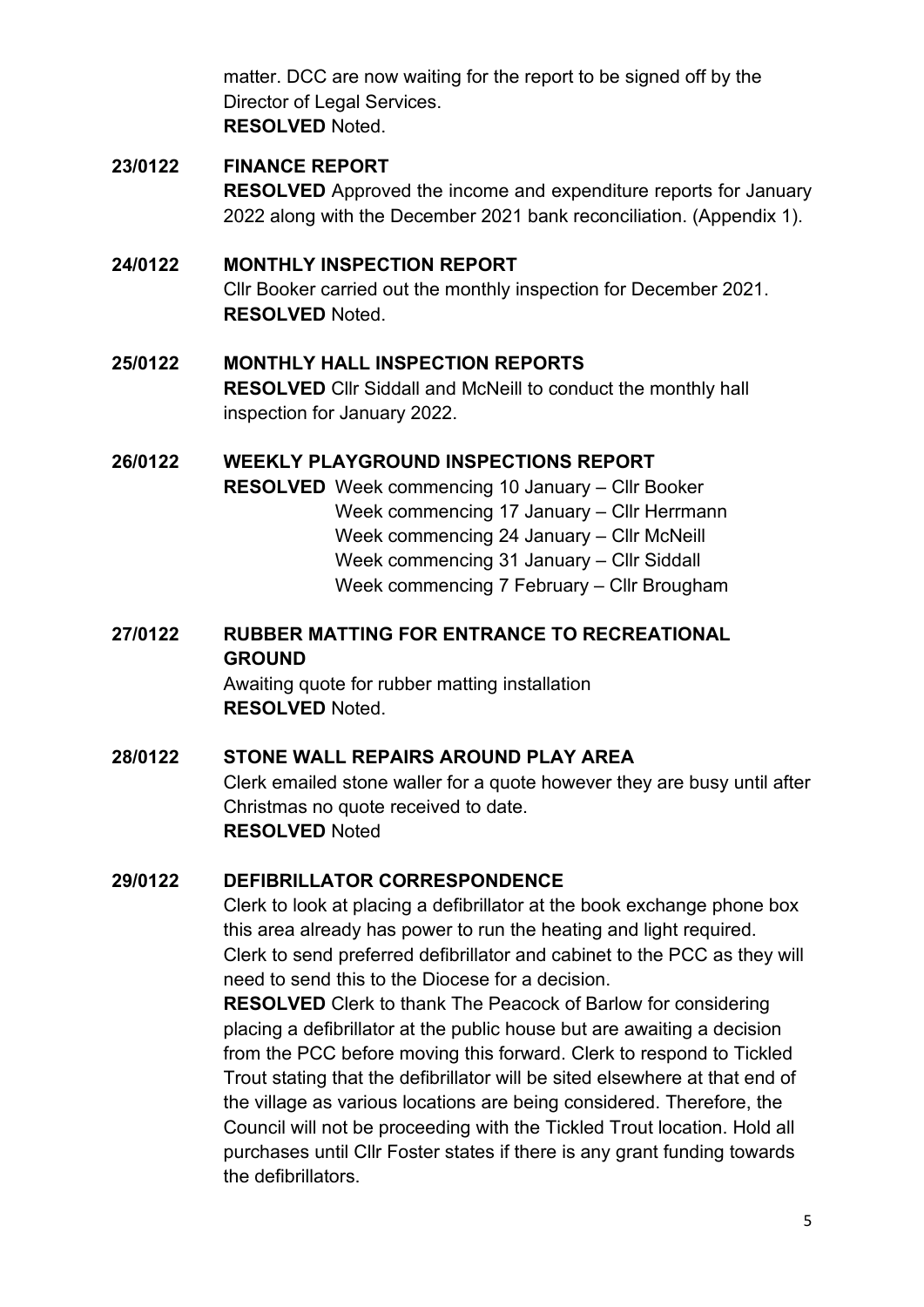## <span id="page-5-0"></span>**30/0122 VILLAGE ENTRY SIGNS WITH SPEED GATES**

Clerk reported that DCC had come back with a preferred contractor to install the speed gates awaiting a quote from them for the works. **RESOLVED** Noted.

## <span id="page-5-1"></span>**31/0122 WALKING HUB INFORMATION BOARD**

Clerk circulated an email received from an interpretation consultant. **RESOLVED** Deferred to the next meeting as more consideration will need to be given to the questions suggested in the email. Cllr Booker to bring back a recommendation for Council to consider regarding the information required on the board.

## <span id="page-5-2"></span>**32/0122 SPEEDWATCH UPDATE**

Cllr Rushby stated that the two of the speed watch volunteers have agreed to be the co-ordinators for the Speed Watch. **RESOLVED** Noted.

## <span id="page-5-3"></span>**33/0122 CARNIVAL COMMITTEE DONATION**

Clerk reported that no updates had been received regarding the donation.

**RESOLVED** Noted

# <span id="page-5-4"></span>**34/0122 CHRISTMAS TREE ELECTRICITY**

Clerk reported that a resident has agreed to provide the Council with electricity for the Christmas Tree on the Village Green. **RESOLVED** Approved a payment of £20 for 2020 and £25 going forward from 2021.

# <span id="page-5-5"></span>**35/0122 BPC LOGO COMPETITION ENTERIES**

Clerk reported that no entries had been received from School. **RESOLVED** Clerk to email school and check if any entries have been made which have not been passed onto the Council over the festive period. The competition will be extended to the end of February as a closing date and featured in the Parish magazine.

That in view of the confidential nature of the business about to be transacted, a resolution to exclude the Press and Public from the meeting in accordance with the Public Bodies (Admission to Meetings) Act 1960, s1, in order to discuss these items has been resolved.

# <span id="page-5-6"></span>**36/0122 VILLAGE HALL DEVELOPMENT** No further developments to report. **RESOLVED** Noted

# <span id="page-5-7"></span>**37/0122 BYE LAWS REVIEW AND DEEDS UPDATE**

Clerk reported that the solicitors had finished registering the Barlow Recreational Ground with Land Registry.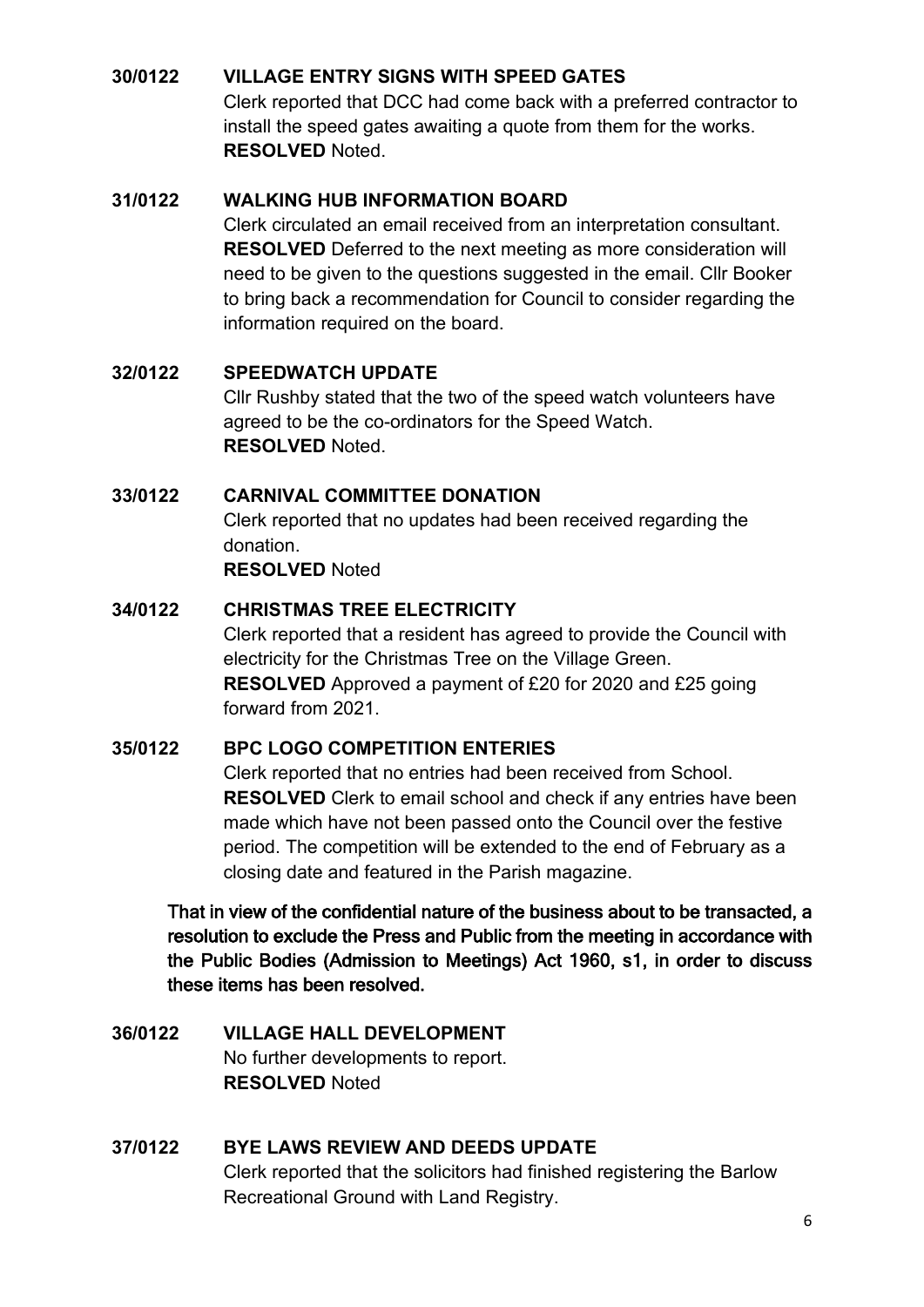**RESOLVED** Noted

- <span id="page-6-0"></span>**38/0122 ITEMS FOR JANUARY AGENDA RESOLVED** No further agenda items.
- <span id="page-6-1"></span>**39/0122 NEXT MEETING RESOLVED** meeting on 7 February 2022 at 7.30pm at the Village Hall.

The meeting closed at 8.57pm

Signed ………………………………………………..

Chairperson Date 7 February 2022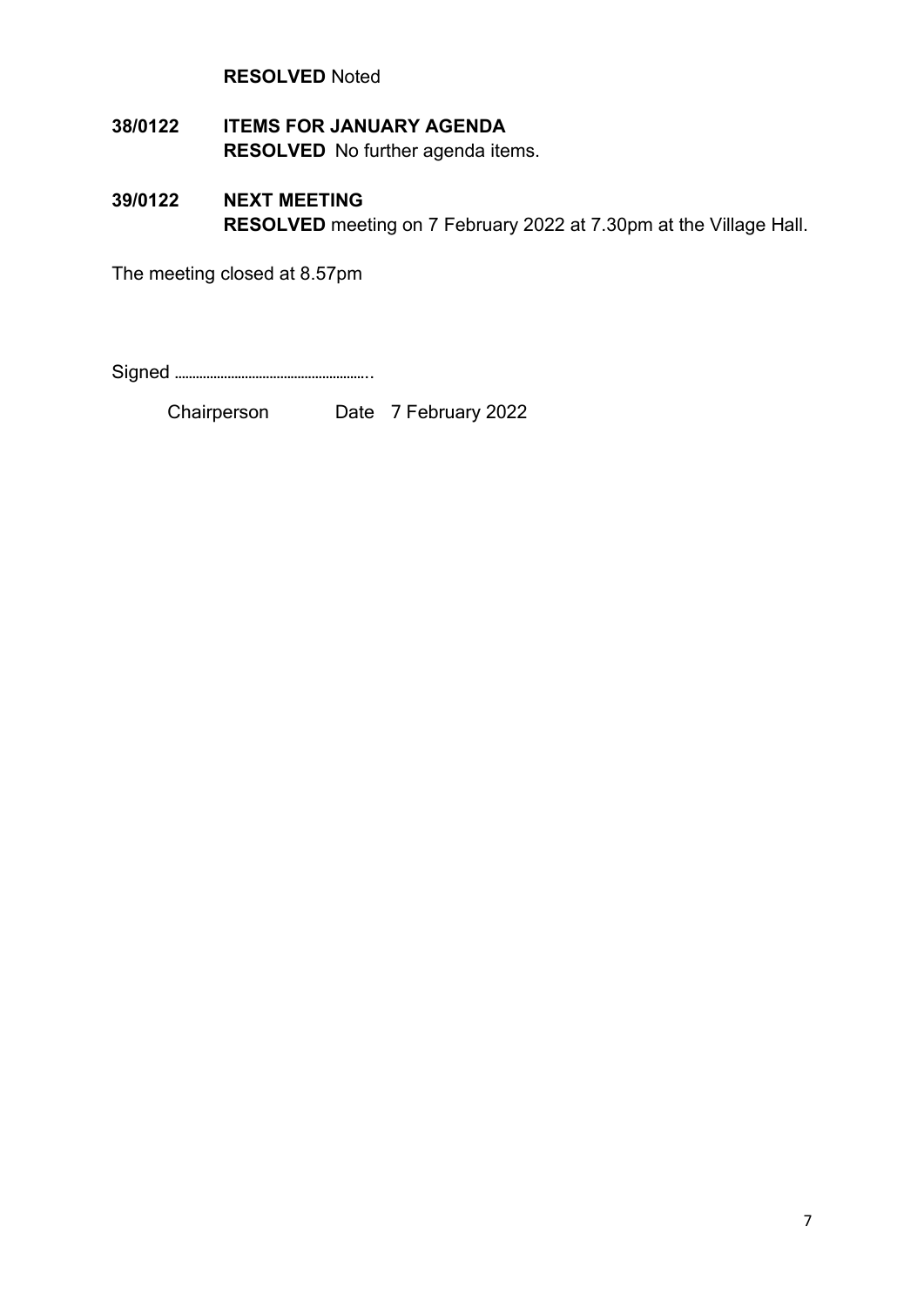# **Appendix 1**

<span id="page-7-0"></span>

| <b>Jan 22</b> | <b>Cheque Requests</b>  |                                     |   |               |   |                          |              |           |
|---------------|-------------------------|-------------------------------------|---|---------------|---|--------------------------|--------------|-----------|
|               | <b>Payee</b>            | <b>Details</b>                      |   | <b>Amount</b> |   | <b>Vat Rec</b>           | <u>Total</u> |           |
| D/D           | Plusnet                 | <b>Broadband Bill</b>               | £ | 17.00         | £ | 3.40                     | £            | 20.40     |
| D/D           | <b>British Gas Lite</b> | <b>Gas Bill</b>                     | £ | 39.17         | £ | 1.95                     | £            | 41.12     |
| D/D           | <b>British Gas Lite</b> | <b>Electric Bill</b>                | £ | 145.08        | £ | 7.25                     | £            | 152.33    |
| <b>BACS</b>   | <b>Christmas Tree</b>   | <b>Christmas Tree</b>               | £ | 70.00         | £ | $\overline{\phantom{a}}$ | £            | 70.00     |
| <b>BACS</b>   | Allbright               | Window Cleaning (14/12/21)          | £ | 10.00         | £ | $\blacksquare$           | £            | 10.00     |
| <b>BACS</b>   | <b>Business Stream</b>  | <b>Sewerage Charges</b>             | £ | 49.26         | £ | $\blacksquare$           | £            | 49.26     |
| <b>BACS</b>   | Waterplus               | <b>Water Bill</b>                   | £ | 106.26        | £ | $\blacksquare$           | £            | 106.26    |
| <b>BACS</b>   | Hall Hirer - CP         | <b>Hall Deposit Refund</b>          | £ | 50.00         | £ | $\blacksquare$           | £            | 50.00     |
| <b>BACS</b>   | Hall Hirer - MG         | <b>Hall Deposit Refund</b>          | £ | 50.00         | £ | $\blacksquare$           | £            | 50.00     |
| <b>BACS</b>   | <b>Christmas Tree</b>   | Christmas Tree Electric 2020 & 2021 | £ | 45.00         | £ |                          | £            | 45.00     |
| <b>BACS</b>   | <b>NEDDC</b>            | <b>Emptying Dog Bins</b>            | £ | 390.00        | £ | 78.00                    | £            | 468.00    |
| <b>BACS</b>   | <b>DCS Cleaning</b>     | <b>Cleaning the Village Hall</b>    | £ | 509.44        | £ | 101.89                   | £            | 611.33    |
| <b>BACS</b>   | <b>HMRC</b>             | Payroll - Dec 2021                  | £ | 108.00        | £ | $\blacksquare$           | £            | 108.00    |
| <b>BACS</b>   | <b>Miscellaneous</b>    | Payroll - Dec 2021                  | £ | 488.40        | £ | $\blacksquare$           | £            | 488.40    |
| D/D           | <b>Unity Trust</b>      | <b>Bank Charges</b>                 | £ | 18.00         | £ | $\overline{\phantom{a}}$ | £            | 18.00     |
|               |                         |                                     |   | £2,095.61     |   | £192.49                  |              | £2,288.10 |